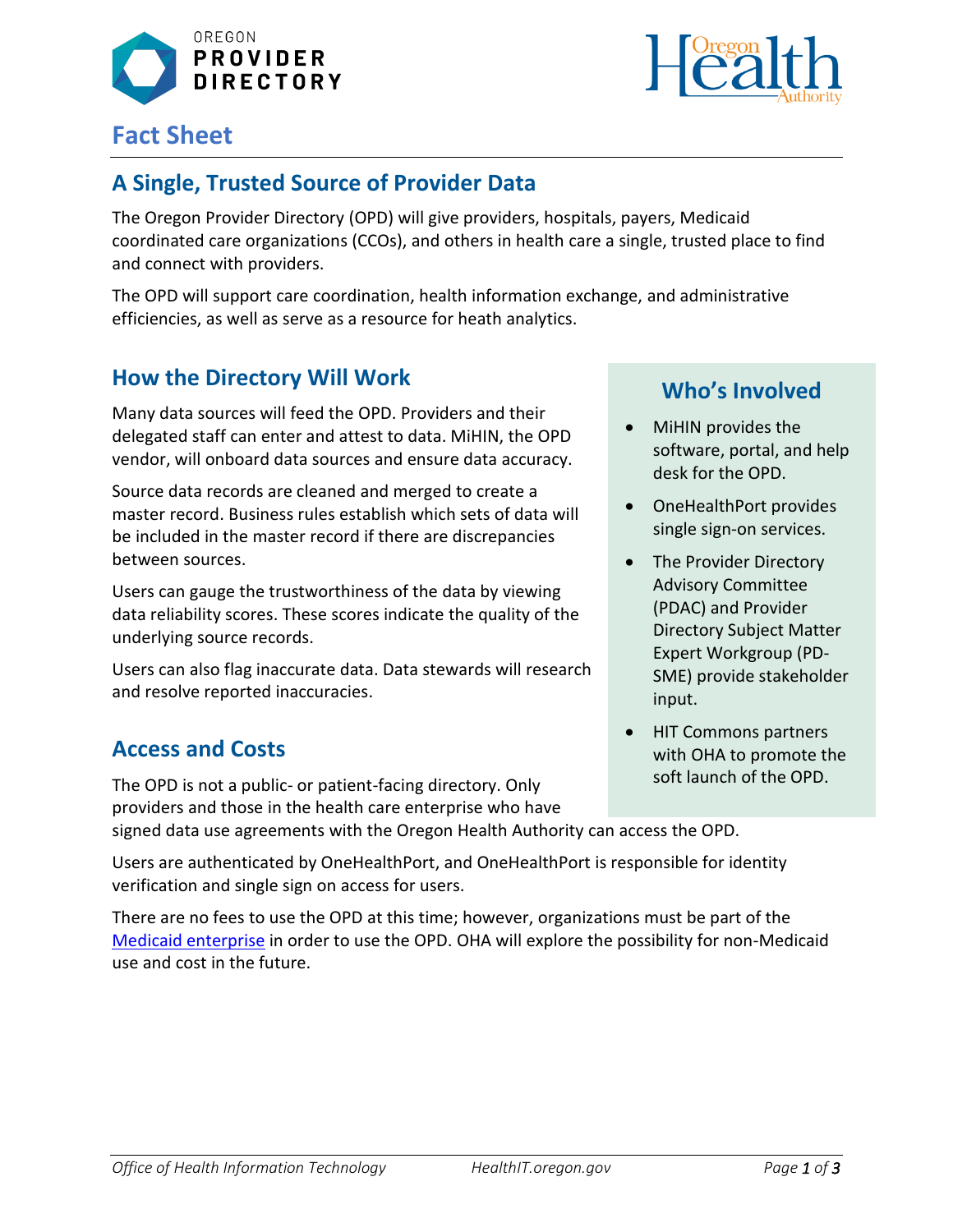



# **Fact Sheet**

### **Phased Implementation**

The OPD will roll out incrementally. In September 2019, OHA began a [soft launch](https://www.oregon.gov/oha/HPA/OHIT/Documents/OPD_SoftLaunch_Final.pdf) with a targeted group of participants located in central Oregon. Having a soft launch period allows users to test the quality of the data and establish a clear value proposition before we roll the OPD out to a broader audience.

Initial use cases include finding HIE addresses and contact information, as well as using it as a source to manage local directory information. As tangible benefits are demonstrated, the OPD will become available to a broader base of users. Value is expected to grow over time as additional data sources and users are onboarded.

### **Data Categories and Sources**

| <b>Data Categories</b>                                                                  | <b>Data sources</b>                                                                                                                                                                                                                   |
|-----------------------------------------------------------------------------------------|---------------------------------------------------------------------------------------------------------------------------------------------------------------------------------------------------------------------------------------|
| Provider/Organization Names and Identifiers (NPI, Medicaid ID, etc.)                    | <b>Initial soft launch sources:</b><br>Participating Soft Launch<br>Organization data,<br>National Plan and Provider<br><b>Enumeration System</b><br>(NPPES), and PECOS                                                               |
| Address (Street, Billing, Practice, Mailing)                                            |                                                                                                                                                                                                                                       |
| Contact Info (Phone, Fax, Email(s), Website)                                            |                                                                                                                                                                                                                                       |
| Demographics (Gender, Languages)                                                        |                                                                                                                                                                                                                                       |
| Provider/Organization Types and Specialties                                             |                                                                                                                                                                                                                                       |
| Provider Affiliations (e.g., Clinics, Payers) with Effective Dates                      | (Medicare Providers)                                                                                                                                                                                                                  |
| Licenses                                                                                | <b>Additional source added</b><br>after Oct 2019:<br><b>MMIS (Oregon Medicaid</b><br>providers), CCO network<br>tables, EHR Incentive<br>Programs, Patient<br><b>Centered Primary Care</b><br>Home, other sources to be<br>identified |
| Electronic Health Record (EHR) Information                                              |                                                                                                                                                                                                                                       |
| Direct Secure Messaging Addresses and other HIE Endpoints                               |                                                                                                                                                                                                                                       |
| Program Participation                                                                   |                                                                                                                                                                                                                                       |
| Accessibility Information (Accepting New Patients, ADA<br>Accommodations, Clinic Hours) |                                                                                                                                                                                                                                       |